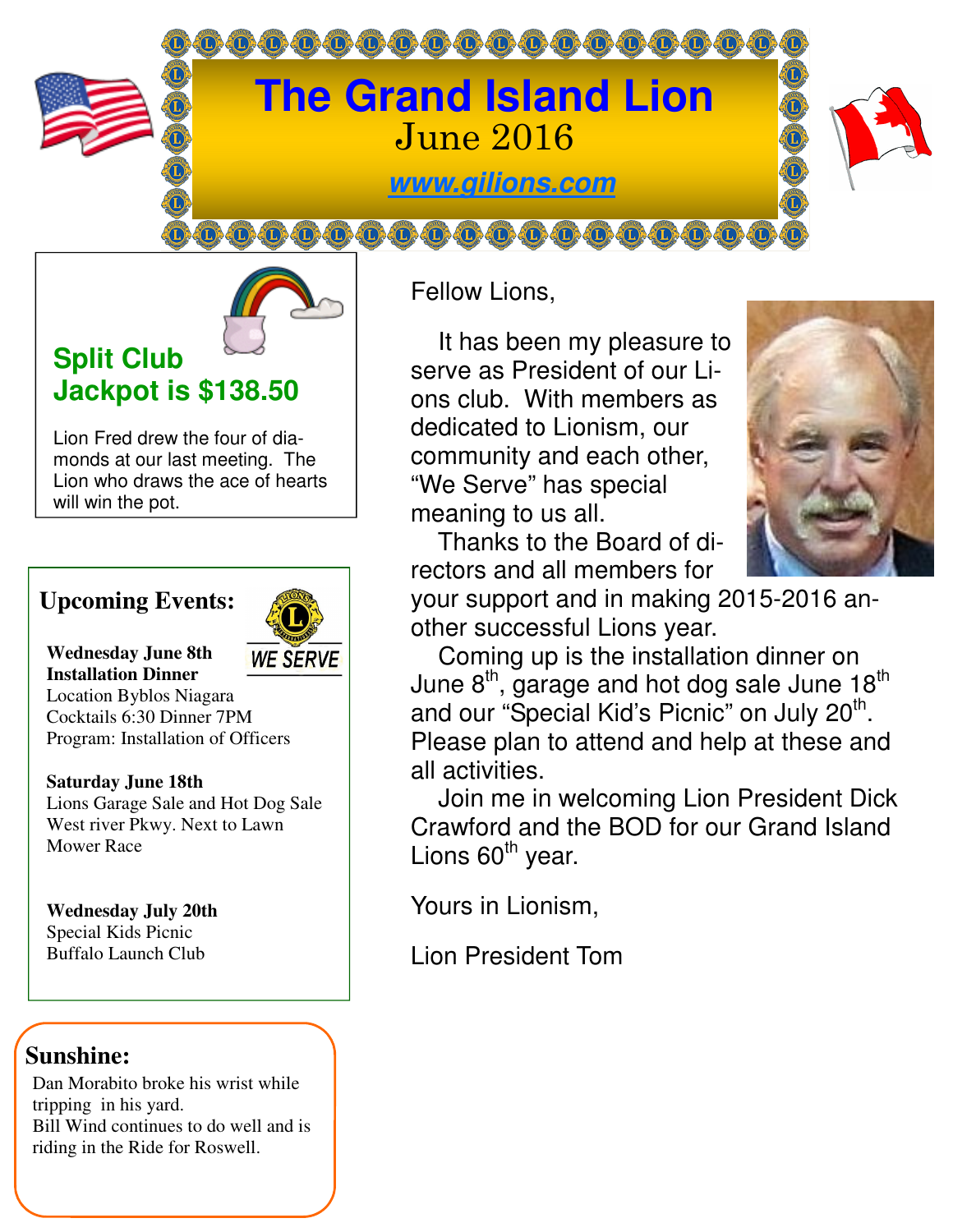

The May 25th Grand Island Lions Club meeting was held in honor of the 2015-2016 Peace Poster Contest 1st and 2nd place winners. The theme for the contest was "Share Peace". The objective of the contest is to allow these young people from ages 11-13 to think about and express their thoughts of peace through artistic interpretation. These expressions of peace should help these young people with greater tolerance for others and for better international understanding. Their creative artwork expresses what peace means to them. Pictured is T.J. Bender from the Grand Island Middle School with his 1st place Peace Poster along with his parents Jennifer and Jonathan Bender. T.J. did a brief "show and tell" of his winning Peace Poster and explained what peace means to him. Lion Paul Bassette, the Peace Poster Chair, is on the left. The 2nd place winner was Hailey Watches from the Grand Island Middle School with her Peace Poster at the right. Hailey was unable to attend the meeting to receive her honor.

#### **Meals on Wheels:**

Mary Jo Tucker who has been a mainstay in this project has had to step back. We applaud her loyalty.

We are looking for additional helpers. We deliver Meals on the first and third Fridays of each month. It takes no more than one hour for a route. If you can help we are looking for people on the following dates June 03 and 17, July 01 and 15,August 05 and 19, September 02 and 16, October 07 and 21, November 04 and 18 and December 02 and 16. Please contact Lion Annette.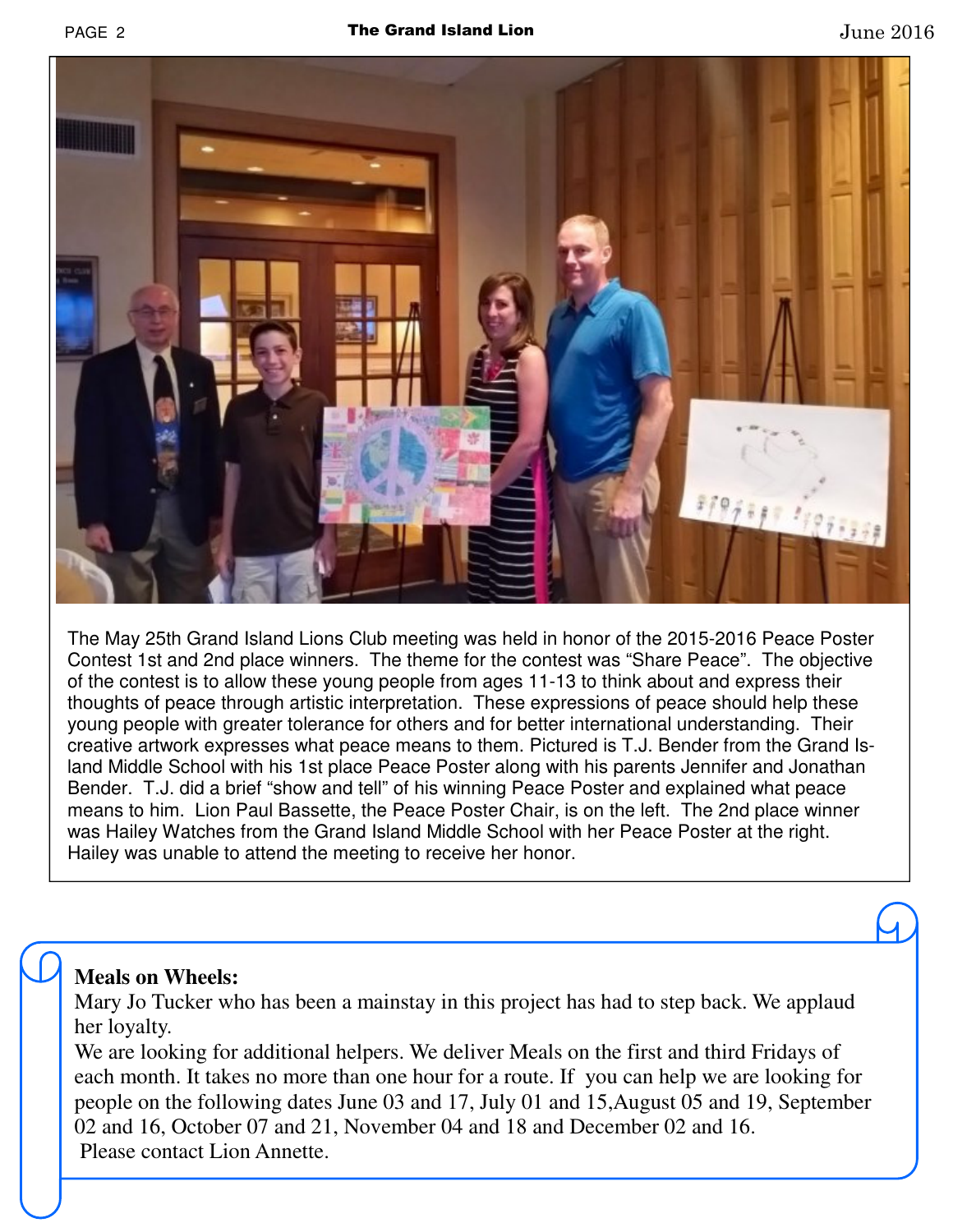

Lions, Friends and Family enjoying a meal at Dick and Jenny's Restaurant on May 17th. Twenty percent of the bill was donated to Our Lions Club for a total of \$300 to help our missions.

**Picnic for the Blind**  July 17,2016 Transportation is needed to pick up attendees. If you can help call Vinny Tagliarino at 681-1645. Pick-up starts at approximately 12:30 . Picnic is in the Fve Semses Park in Wheatfield Picnic runs from 1:30-4:30.

Lion Annette



 Notice to all members who have teenaged kids or grandkids of driving age. TireRack.com is sponsoring Street Survival training; a hands-on skill development course using the driver's own vehicle. The course takes place at ECCC North, 6205 Main Street in Williamsville on Saturday, July 30, 2016 from 7:30 am to 4:30 pm. Pre-registration is mandatory at the following

link: http://streetsurvival.org/register. Then scroll down to and click on "Erie County College - North" then complete the information and to view the rest of the information there.

Cost is \$75. Contact person is Bill Wade, National Program Manager, @ 502-649-4871 (8 am - 8 pm EST). Lion Tom Witkowski 716-909-1862



I had received a letter from a sight-impaired Grand Island resident who needs assistance in repairs and upkeep of his home. After advising him of what our functions are, I directed him to contact the Olmsted Center in Buffalo and to also call 2-1-1 WNY (1.888.696.9211 or www.211wny.org) to learn about the programs there he can access. I will follow up with him to chart the course of his progress and report back to the membership.

Lion Tom Witkowski 716-909-1862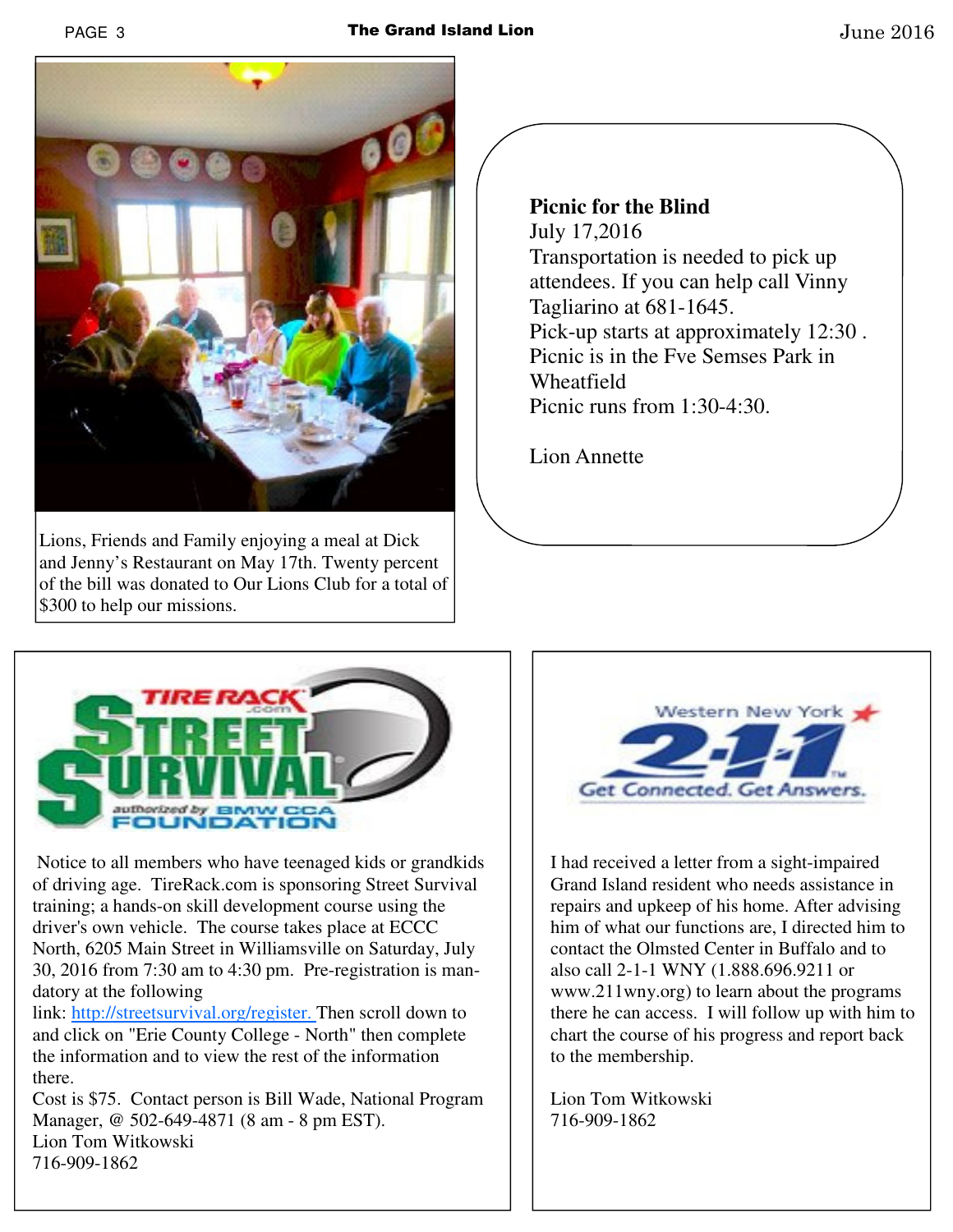#### **Editors note: Please contact Lion Tom** Witkowski for additional documents. From:

**Lion Tom Witkowski** 716-909-1862

PO Box 1037 Getzville, NY 14068 USA Website: www.HopefulWays.org Email: Nicaragua@HopefulWays.org



**Nicaragua Eye Care Mission Project** 

January 21 - February 5, 2017

Hello to All Nicaragua Supporters

Hopeful Ways is an all-volunteer, 501(c)(3) non-profit that provides free medical, educational and humanitarian assistance to the needy in Nicaragua, the second poorest country in the Western Hemisphere, after Haiti.

You are receiving this letter because you have participated in a previous Nicaraguan Mission Project or may consider participation in a future project. The next 2-week Eye Care Project is scheduled for Jan 21 - Feb 5, 2017 in Juigalpa, Chontales, Nicaragua, about a 2-hour drive north east of Managua. Individuals can choose to participate for 1 or 2 weeks. The previous Medical Brigade Projects helped thousands of people each year, and we're looking forward to another successful project for 2017.

Enclosed are the following documents.

- 1. 2017 Medical Brigade Info with general information about the project.
- 2. 2017 Medical Brigade Application, which all participants must complete.
- 3. MINSA Curriculum Vitae Format, which is required for medical professionals.

The Mission Brigade is anticipated to comprise 24 - 36 participants, including eve care professionals, other medical personnel and non-medical personnel. There are a wide variety of tasks required to complete the project and a diversified skill sets is needed. About 50% of the Mission Brigade is comprised of personnel without medical training. While Spanish language skills are a plus, it is not a requirement. Anyone age 18 or older (under 18, if accompanied by a parent or quardian) is potentially eligible to participate. If too many applications are received, applicants will be selected based on a combination of:

- 1. Date application is submitted
- 2. Skill set relative to project needs
- 3. Previous experience on a Nicaragua Mission Project

Please forward this information to other individuals interested in participating in this project. Questions and comments are welcome and can be submitted at the email address below.

Thank you for your past support, and for considering participation in this project. Best regards.

**Jim Carlins** 

President and Project Manager Hopeful Ways, Inc. jicarlins@hopefulways.org